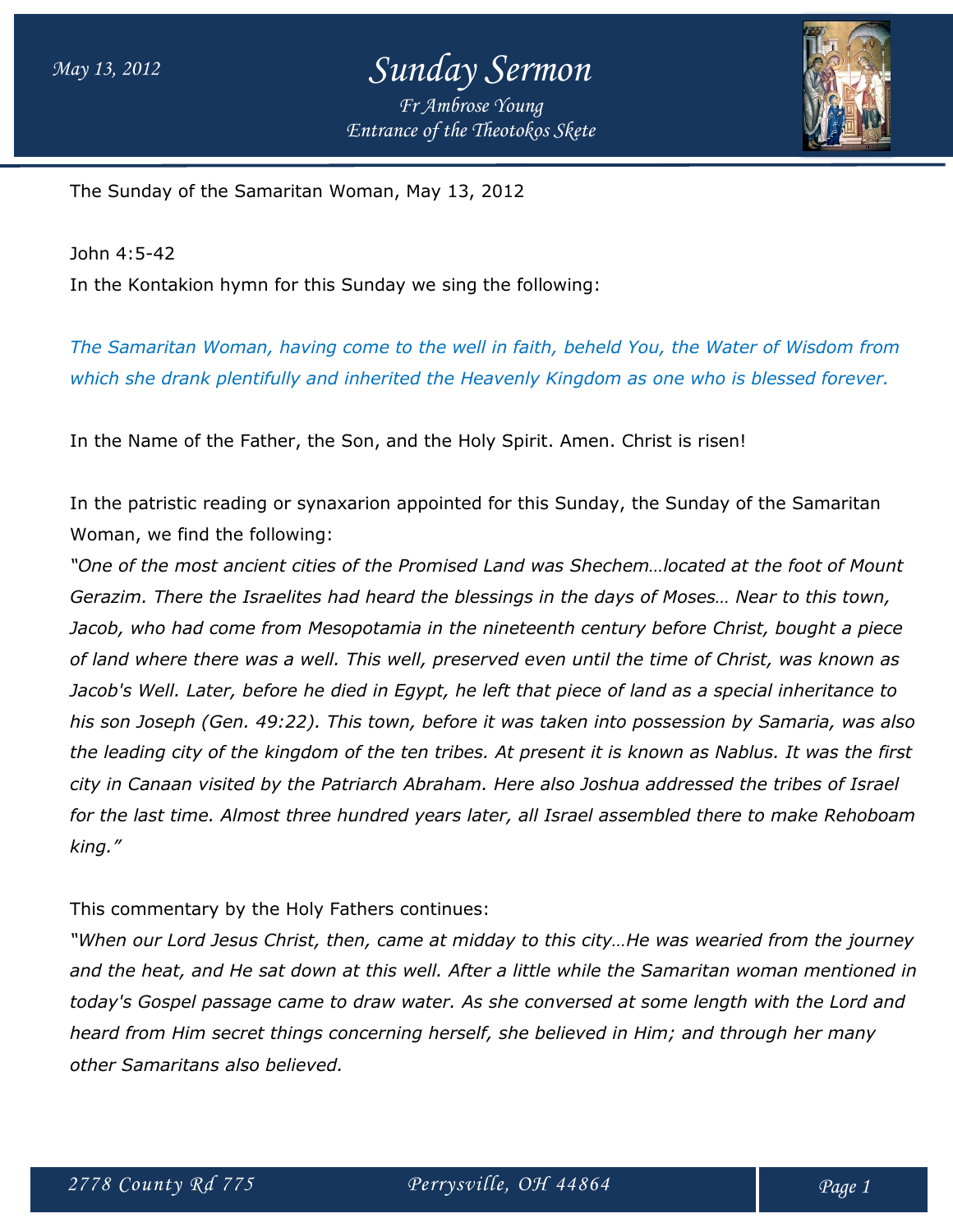# *May 13, 2012 Sunday Sermon Fr Ambrose Young*

*Entrance of the Theotokos Skete*

*"Concerning the Samaritans we know the following: In the year 721 before Christ, Salmanasar King of the Assyrians, took the ten tribes of the kingdom of Israel into captivity, and relocated all these people to Babylon and the land of the Medes. From there he gathered various nations and sent them to Samaria. These nations had been idolaters from before. Although they were later instructed in the Jewish faith and believed in the one God, they worshipped the idols also. Furthermore…they thought themselves to be descendants of Abraham and Jacob. Therefore, the pious Jews named these idolatrous peoples Samaritans, since they lived in Samaria… The Jews rejected them as heathen and foreigners, and had no communion with them at all, as the Samaritan woman observed, 'The Jews have no dealings with the Samaritans' (John 4:9). Therefore, the name Samaritan is used derisively many times in the Gospel narrations. After the Ascension of the Lord, and the descent of the Holy Spirit at Pentecost, the woman of Samaria was baptized by the holy Apostles and became a great preacher and Martyr of Christ; she was called Photina, and her feast is kept on February 26."*

As is always the case, there is a spiritual application for this Gospel event, and this application is contained in the following verses of this Gospel, when the Savior says: *"The hour is coming, and now is, when the true worshippers shall worship the Father in spirit and in truth: for the Father seeketh such to worship Him. God is a Spirit: and they that worship Him must worship Him in spirit and in truth."*

#### What does this mean?

St. John Chrysostom explains that the Lord is here saying that, now that He has come into the world and is fulfilling all things, it is no longer necessary for the Jews—or anyone else, for that matter—to worship God only in the Temple of Jerusalem. That time, that era of worship, has now come to an end, and God can be worshipped anywhere and everywhere, and not just in one place. This is because God is a Spirit, and therefore not limited to or contained in one building, as the Jews had heretofore believed.

Therefore, St. John says, God now "accepts Christians more than Jews" because they understand this teaching of Christ. *"True worshippers He calls those who believe in Him; clearly this refers to*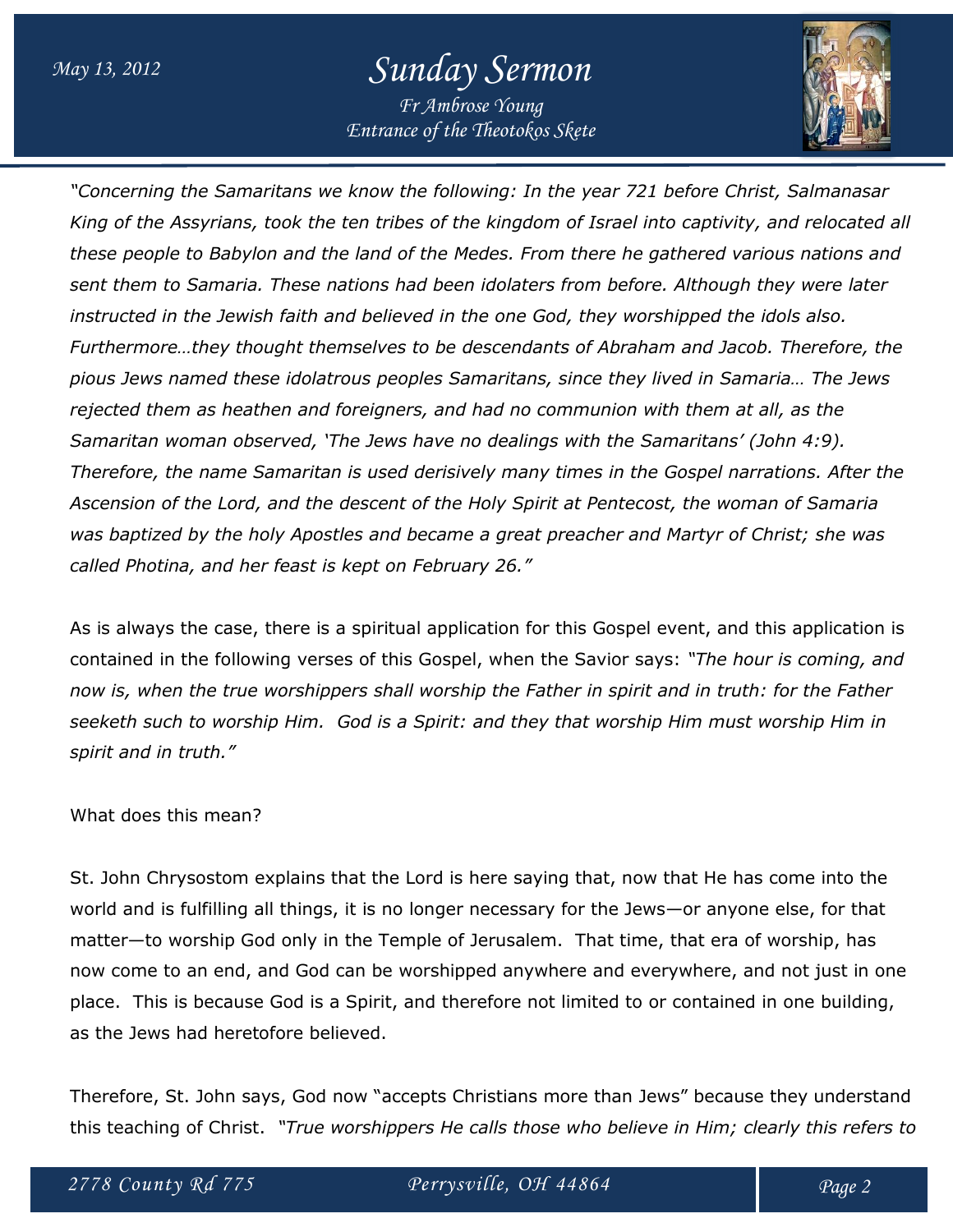# *May 13, 2012 Sunday Sermon Fr Ambrose Young*

*Entrance of the Theotokos Skete*

*us who are of the Church, since we truly honor God, and do not merely worship shadows, as do the Jews and Samaritans. All the sacrifices of the Jews were but a shadow and a prefiguration of the truth."* (Brothers and sisters, we must remember this when we read about how the Jews want to rebuilt the Temple of Jerusalem and reinstitute animal sacrifice there once again something which is ardently [and, I might add, financially] supported, by the way, by many fundamentalist Protestants.)

One might say that since Christ-God took on human flesh and a human nature and became man, therefore it's not exactly accurate to say that God is a "Spirit". But St. John Chrysostom addresses this, too. He explains that-

*"In calling (God) a spirit the Lord was referring to His Father, Who is fleshless. He then added, They that worship Him must worship him in spirit and in truth, clearly referring to Himself as the truth. Just as we speak of worship in the Son, as being in the image of God the Father, so also worship is in the Spirit, for in Himself He shows forth the Lord's divinity. Thus, the Holy Spirit is inseparable from the Father and the Son in worship also. And in worshipping it is not right to worship a creature; He Who is worshipped must be worshipped as the Lord of creation. Christ is not divided; He Who spoke to the (Samaritan) woman was the one Lord Jesus Christ…worshipped as God not only on earth, but also in heaven."*

St. John was particularly struck by Christ's repeated emphasis on the truth in this Gospel narrative and the strong, indeed overriding sense that truth is the underpinning of all that the Lord is saying, and should be the entire foundation of our own lives as well. Thus, St. John concludes—and this is the final spiritual application or interpretation of this Gospel:

*"Let us, then, brethren, be true and spiritual in all things….Let every man speak the truth to his neighbor; let us not dissemble before god and men, saying one thing while having another in our hearts; we risk perdition. The Lord causes all who speak falsehood to perish, because lying is of the evil one. The lips of a truthful man are hallowed by the Truth, Which is Christ our God, but liars are defiled by their father, the devil. He who loves truth loves God; he who rejoices at a lie loves the will of the devil… The lies of men are wicked and filthy…Let us, therefore, approach God*